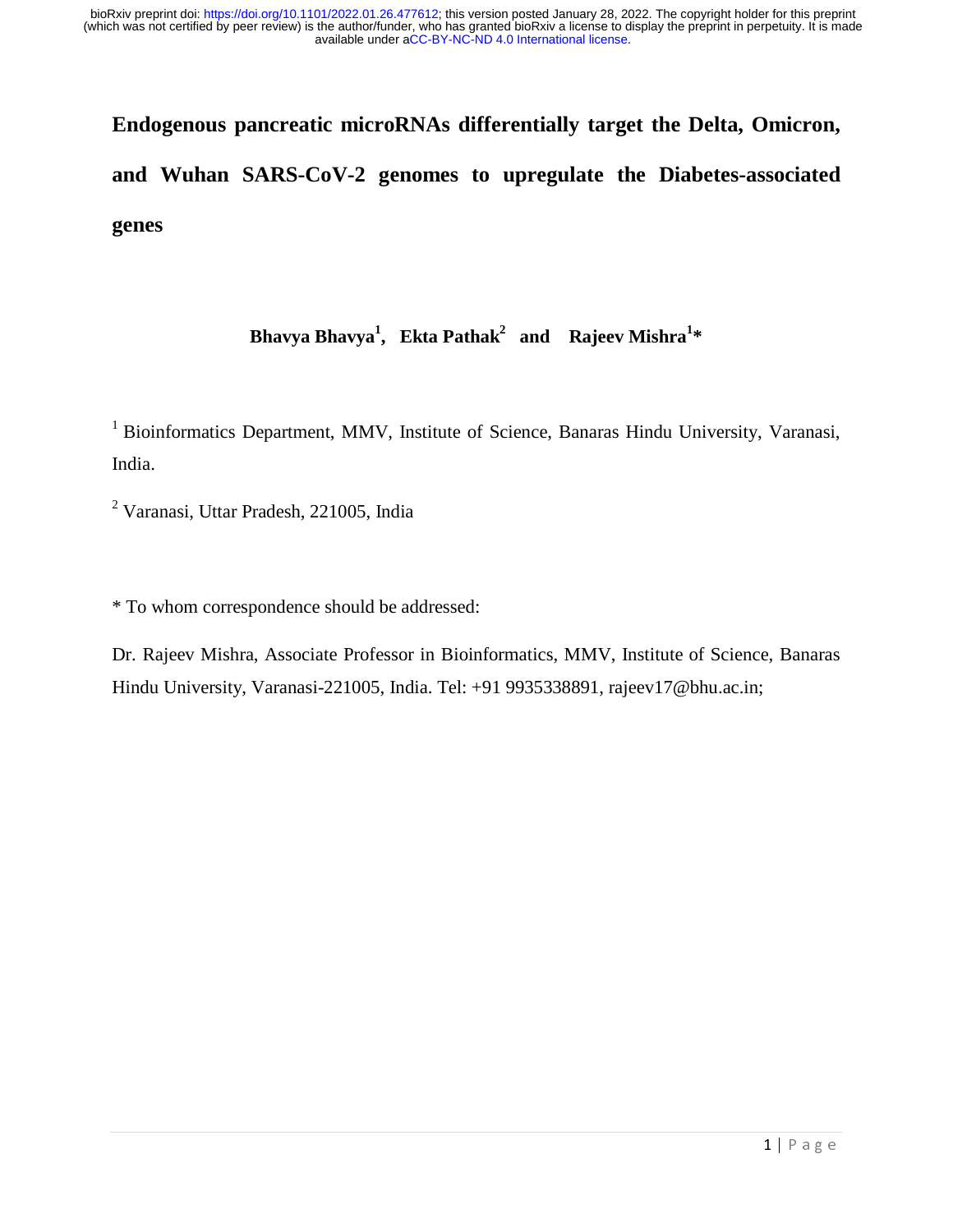#### **Abstract:**

The SARS-CoV-2 viral genome is mutating and evolving into new variations, including the recently discovered Delta and Omicron. In this study, we used and evaluated our notion of differential targeting of SARS-CoV-2 variant genomes by microRNAs (miRNAs) of the infected human pancreas. We found that even with UTR mutations, the Delta, Omicron, and original Wuhan variations' genomes would be differentially targeted by the host pancreas cell's native miRNAs in the same way. The miRNAs show a difference in Minimal Free Energy (MFE) with the different viral variants' genomes; however, they would still be responsible for the upregulation of the diabetes-associated genes.

**Keywords:** SARS-CoV-2, Delta, Omicron variant, pancreas, diabetes, microRNA,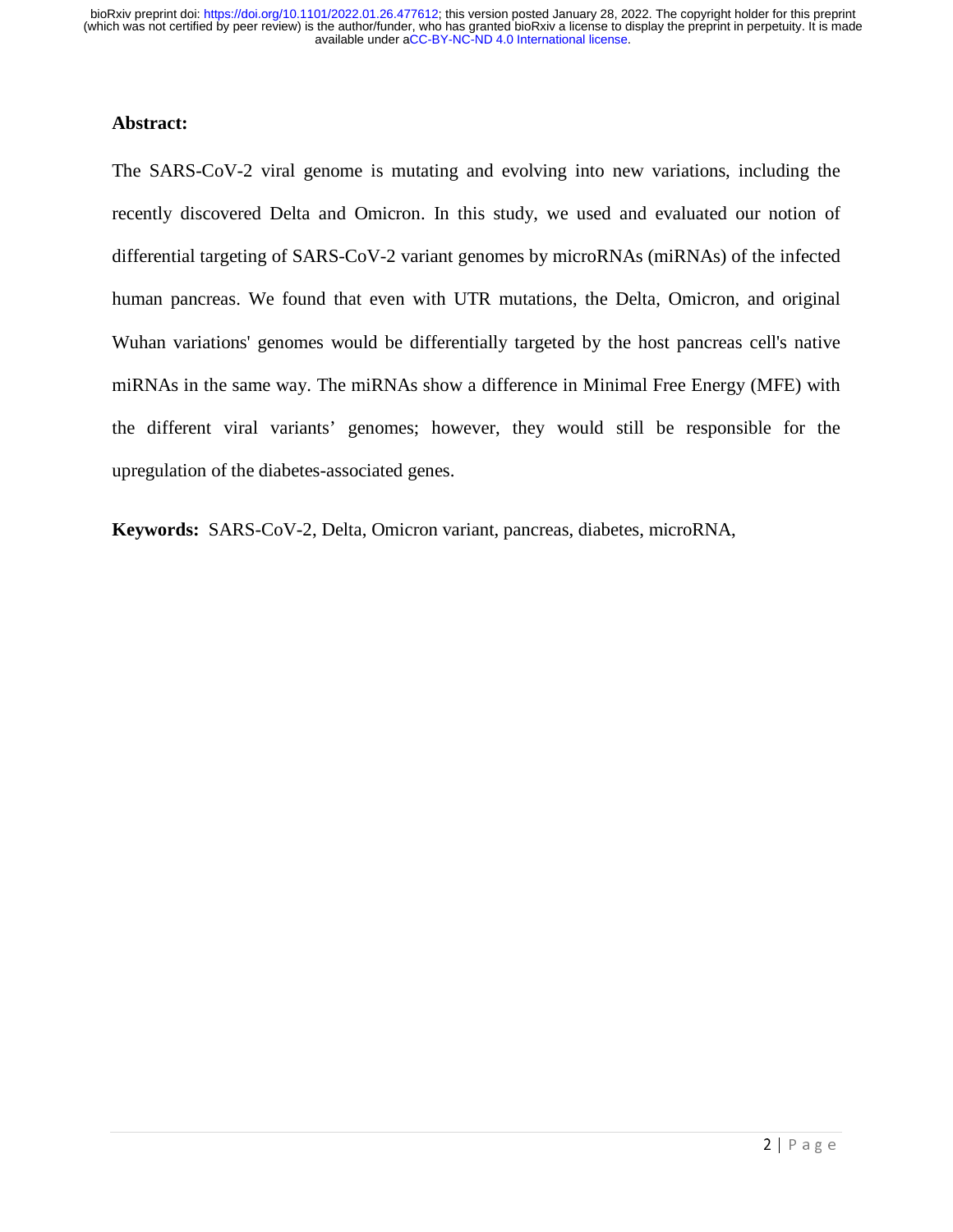## **Introduction**

The SARS-CoV-2 virus is constantly mutating, causing new waves of the COVID-19 pandemic around the world. Until present, the World Health Organization has identified five SARS-CoV-2 virus variants as variations of concern (VOCs), namely Alpha (B.1.1.7), Beta (B.1.351), Gamma (P.1), Delta (B.1.617.2), and Omicron (B.1.1.529)[1]. As of the 21st of January 2022, there had been 340,543,962 confirmed cases of COVID-19 registered worldwide, resulting in 5,570,613 deaths. [2]. In 2022, the most infectious and dominant SARS-CoV-2 variants are the Delta and Omicron being designated as VOCs on  $11<sup>th</sup>$  May 2021 and  $26<sup>th</sup>$  November 2021, respectively [1]. The number of mutations in the SARS-CoV-2 genome increased in the Delta and Omicron variants, resulting in lower efficacy of current vaccines based on earlier variations. [3].

In an earlier study, we linked the COVID-19 infection and Diabetes mellitus through differential targeting of the microRNAs (miRNAs) in the human pancreas tissue [4]. We found five Diabetes-associated genes, i.e., CP, SOCS3, AGT, PSMB8 and CFB, to be upregulated in the SARS-CoV-2-infected human pancreas tissue. In the study, we proposed that due to SARS-CoV-2 infection in the human pancreas cell, four host cell's native miRNAs, i.e., hsa-miR-298, hsamiR-3925-5p, hsa-miR-4691-3p and hsa-miR-5196-5p, prefer targeting the Untranslated regions (UTRs) of the SARS-CoV-2 genome instead of targeting and regulating the expression of the Diabetes-associated genes. The favorable targeting of the viral genome by miRNAs was supported by the Minimal Free Energy (MFE) that was lower for the hybridization of miRNAs with the viral genome than that with the Diabetes-associated transcripts [4]. This earlier analysis was based on the SARS-CoV-2 genome sequence discovered in Wuhan, China (NCBI Reference Sequence: NC 045512.2) during the pandemic's initial stages [5]. Here, we sought to see if the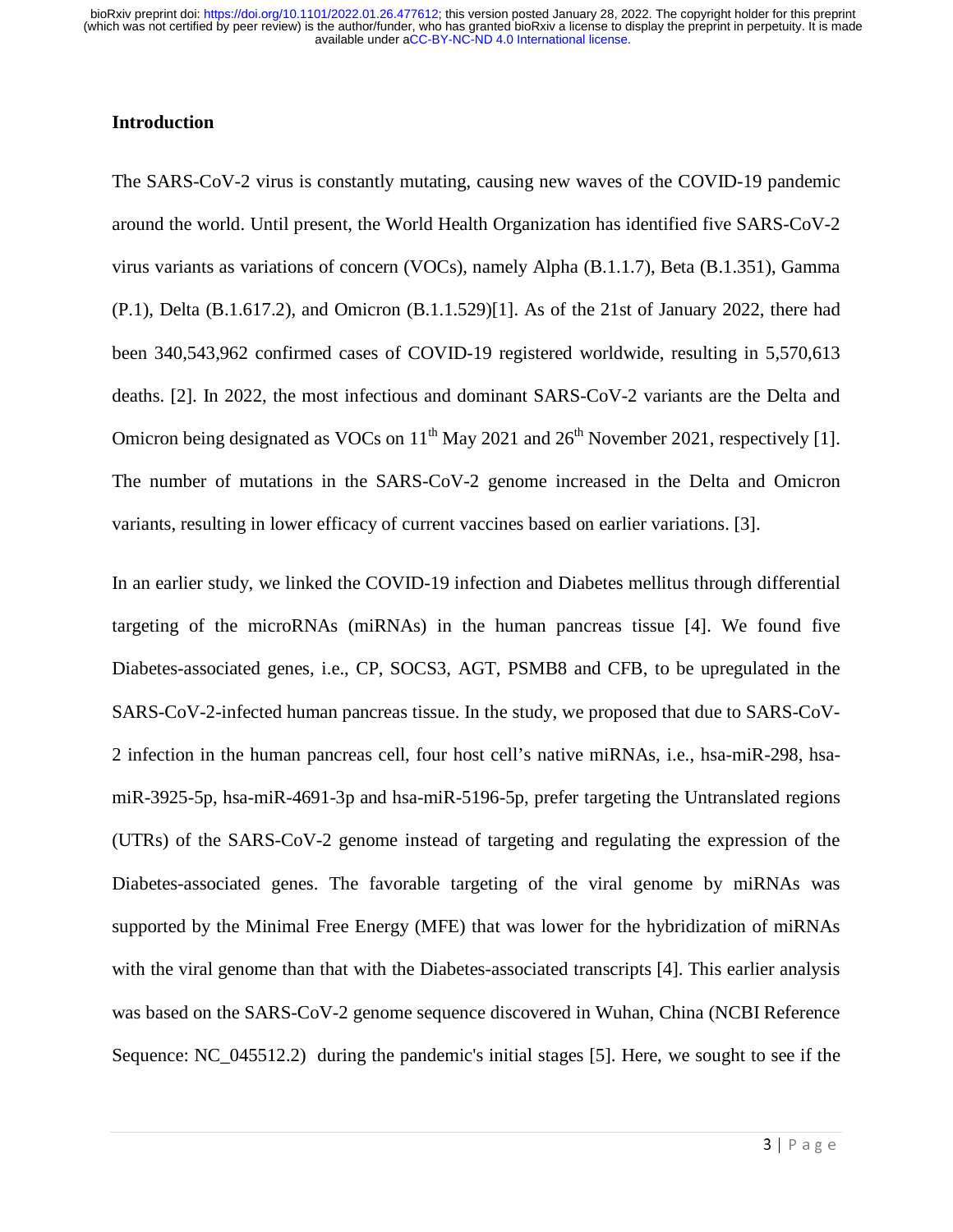earlier hypothesis of differential targeting by miRNAs held true for the genomes of the virus's Delta and Omicron forms.

### **Methods**

Genome UTR sequences of Delta and Omicron variants of SARS-CoV-2 – In this study, we obtained the UTR sequences of the Delta and Omicron variant genomes by replacing the mutated nucleotides (mentioned by K. Sato et al. [6]) in the UTR sequences of original Wuhan SARS-CoV-2 genome (NCBI Reference Sequence: NC\_045512.2) [5].

#### **MFE analysis of miRNAs targeting the UTR sequences of SARS-CoV-2 variants' genomes**

The miRNAs targeting the UTR sequences of the Delta and Omicron strain genomes were obtained by using the miRDB online tool [7, 8]. Further, to calculate the MFE of hybridization of miRNAs with the Wuhan, Delta and Omicron genomes, RNAhybrid online tool was used [9, 10]. The MFEs of miRNAs with the UTRs of three viral variant genomes were compared with their already-calculated MFEs with target dysregulated Diabetes-associated transcripts [4].

# **Results and Discussion:**

The Delta variant genome has been shown to be altered at positions 210 (G→T) and 241 (C→T)  $\sim$ of the 5'UTR and 29742 (G→T) of the 3'UTR when compared to the UTRs of the original Wuhan variant of SARS-CoV-2. In comparison to the original Wuhan variant UTRs, the Omicron variant genome is only mutated 241 (C $\rightarrow$ T) position of the 5'UTR[6]. We retrieved the  $\sim$ UTR sequences of the Delta and Omicron variant genomes by replacing the aforementioned mutations (Figure 1).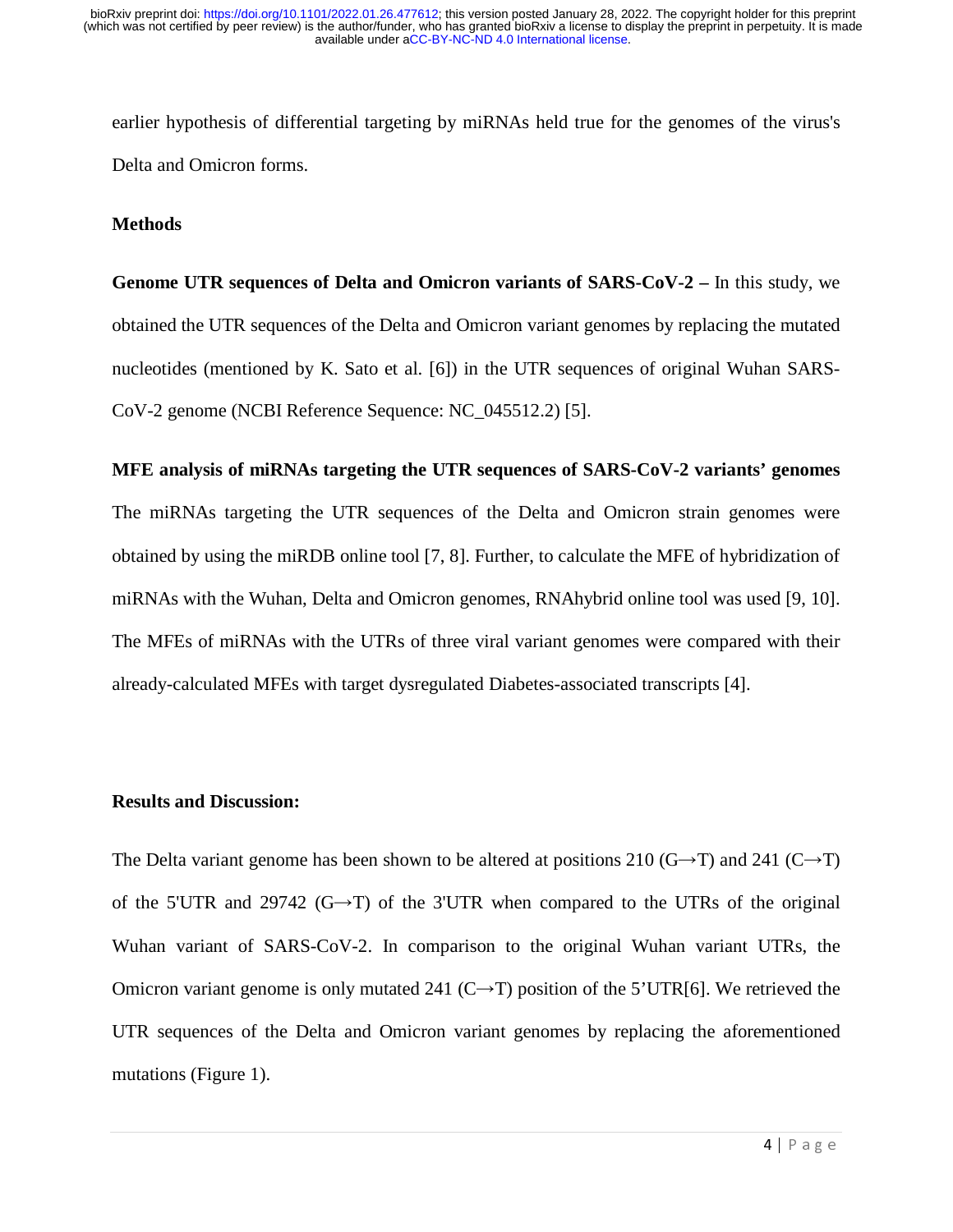

**Figure 1**. Mutations in the UTRs of the Delta and Omicron variants of the SARS-CoV-2 genome compared to the original Wuhan variant. ne<br>re

The miRNAs targeting the UTR regions of the Delta and Omicron strain genomes were identified using the miRDB online programme [7, 8]. The lists of miRNAs targeting the UTRs of the three virus types were discovered to be identical. In addition, the RNAhybrid online tool was utilised to compute the MFE of miRNA hybridization with the Wuhan, Delta, and Omicron genomes [9, 10]. The calculated MFEs of miRNAs with UTRs from three SARS-CoV-2 variant genomes were compared to the previously calculated MFEs of miRNAs with upregulated Diabetes-associated transcripts (Table 1). Five miRNAs, hsa-miR-8075, hsa-miR-4691-3p, hsamiR-1283, hsa-miR-4717-3p and hsa-miR-6749-3p, were found to have different MFE with UTRs of different SARS-CoV-2 variants. Among the miRNAs targeting the 5'UTR of the SARS-CoV-2 genomes, hsa-miR-298, hsa-miR-7851-3p, hsa-miR-1303, hsa-miR-3925-5p, hsa- miR-3123, hsa-miR-5196-5p, hsa-miR-4747-5p and hsa-miR-4645-3p show no difference in MFE with the different viral variants. Similarly, hsa-miR-3941, hsa-miR-466, hsa-miR-4775, , hsa-miR-5088-5p, hsa-miR-603, hsa-miR-1236-3p, hsa-miR-4279 and hsa-miR-4672 target the he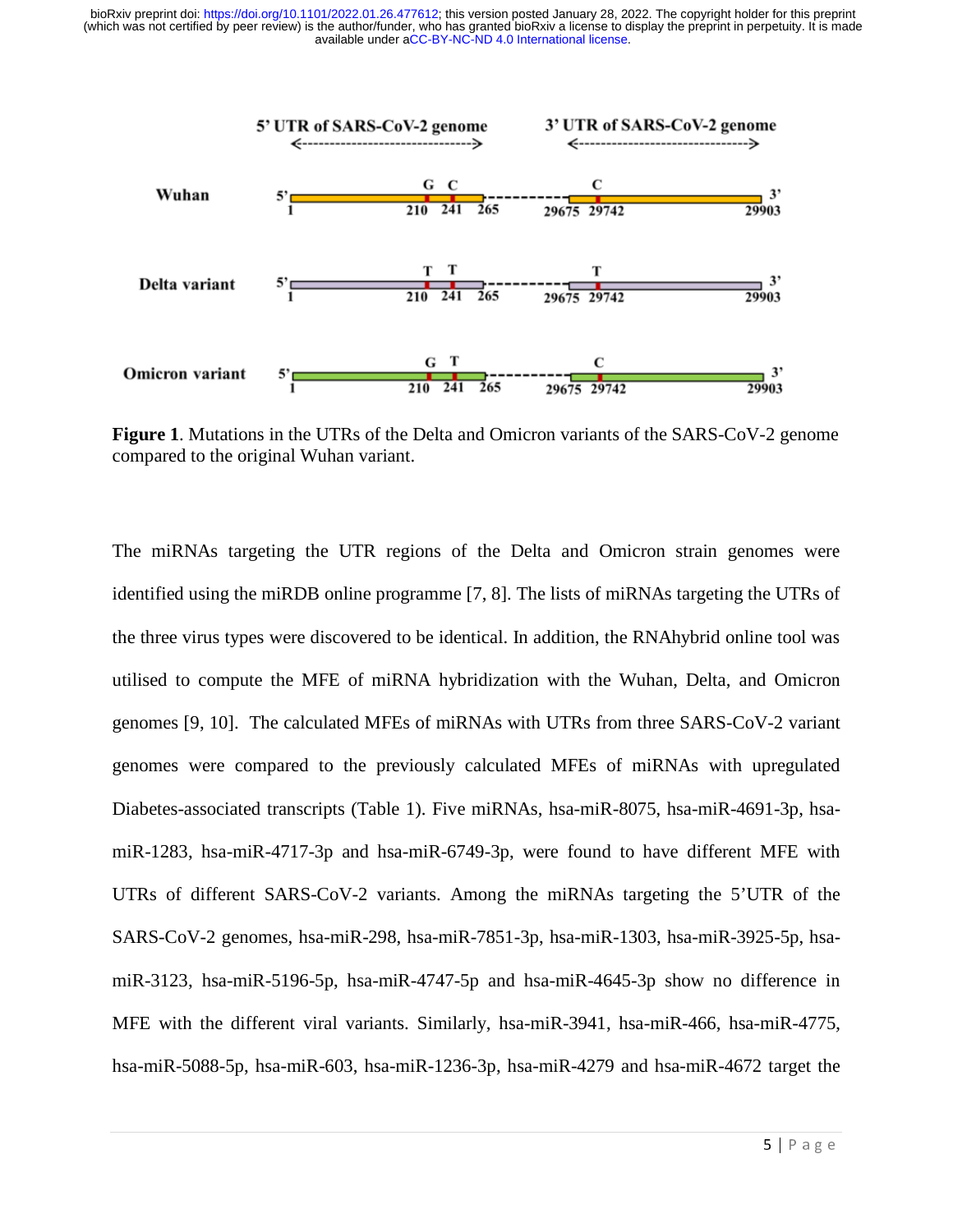3'UTR of the SARS-CoV-2 genomes and show no difference in MFE with the different viral variants.

hsa-miR-8075 has a lower MFE with the Delta variant's 5'UTR than with the Wuhan and Omicron variants, which have the same MFE value. hsa-miR-4691-3p had a lower MFE value with the 5'UTR of Delta and Omicron variants than with the Wuhan variant. hsa-miR-1283 has a larger MFE with the Delta variant's 5'UTR than with the Wuhan and Omicron variants, which have the same MFE value. Because there is no mutation in the 3'UTR of the Omicron variant genome compared to the Wuhan genome, the MFE values for both variants are the same. hsamiR-4717-3p and hsa-miR-6749-3p have lower and higher MFEs with the Delta variant's 3'UTR than the Wuhan and Omicron variants.

Among the miRNAs showing a difference in MFE with different variants, only hsa-miR-4691-3p has the MFE having higher value with a Diabetes-associated upregulated gene (i.e., CP) than with the UTR region of any of the three viral variants' genomes. It shows that even if this miRNA has different MFE with Delta and Omicron variants, then also it favors their genomes over targeting the CP transcript.

Conclusively, we can say that even with the mutations in the genome UTRs, the Delta and Omicron variants of SARS-CoV-2 should lead to a similar phenomenon of differential targeting by miRNAs as mentioned in our earlier study for the Wuhan variant. We propose that if the Delta or Omicron variant of SARS-CoV-2 infects the human pancreas, then this differential targeting by four miRNAs, hsa-miR-298, hsa-miR-3925-5p, hsa-miR-4691-3p, and hsa-miR-5196-5p, would still be responsible for the upregulation of the diabetes-associated genes, i.e., CP, SOCS3, AGT, PSMB8 and CFB, as was the case with the original Wuhan variant.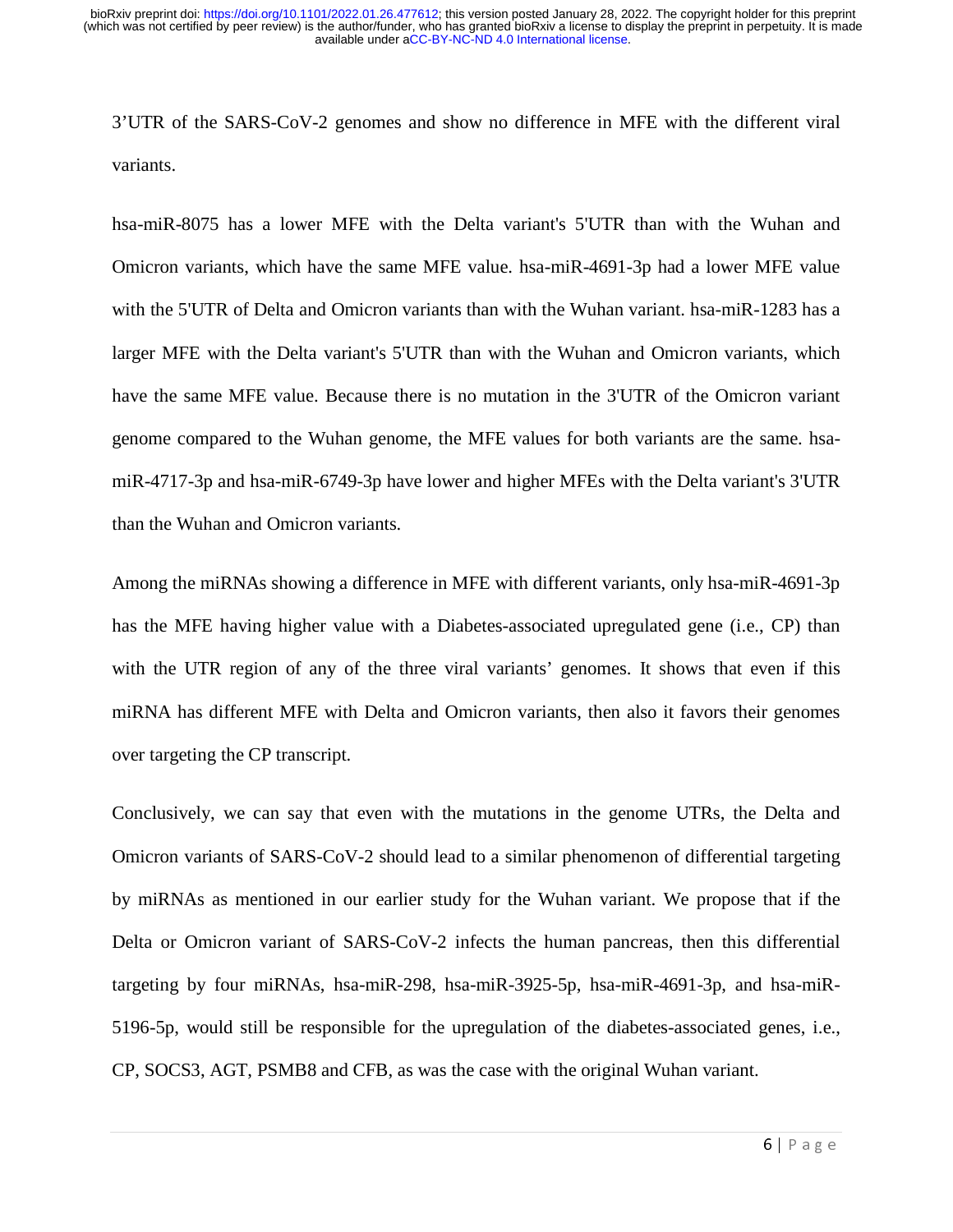**Table 1.** Minimum Free Energy (MFE) of the host pancreas cell's miRNAs with the SARS-CoV-2 UTRs and dysregulated Diabetes-associated host cell's transcripts

|                                                            | Original<br>Wuhan<br>variant<br>genome's<br>5'UTR | <b>Delta</b><br>variant<br>genome's<br>5'UTR | Omicron<br>variant<br>genome's<br>5'UTR | <b>Dysregulated Diabetes-associated genes in SARS-</b><br>CoV-2-infected pancreas<br>(Table cells with a dash indicate that the gene<br>transcript is not the target of the corresponding<br>miRNA) |                          |                          |                          |                          |
|------------------------------------------------------------|---------------------------------------------------|----------------------------------------------|-----------------------------------------|-----------------------------------------------------------------------------------------------------------------------------------------------------------------------------------------------------|--------------------------|--------------------------|--------------------------|--------------------------|
| miRNAs targeting the<br>5'UTR of the SARS-<br>CoV-2 genome |                                                   |                                              |                                         |                                                                                                                                                                                                     |                          |                          |                          |                          |
|                                                            |                                                   |                                              |                                         |                                                                                                                                                                                                     |                          |                          |                          |                          |
|                                                            |                                                   |                                              |                                         | hsa-miR-298 $#$                                                                                                                                                                                     | $-24.8$                  | $-24.8$                  | $-24.8$                  | $\blacksquare$           |
| hsa-miR-7851-3p                                            | $-26.7$                                           | $-26.7$                                      | $-26.7$                                 | $\equiv$                                                                                                                                                                                            | $-30.7$                  | $-29.0$                  | $\overline{\phantom{a}}$ |                          |
| hsa-mi $R-1303$                                            | $-21$                                             | $-21$                                        | $-21$                                   | $\blacksquare$                                                                                                                                                                                      | $-29.9$                  | $-25.5$                  |                          |                          |
| hsa-miR-3925-5 $p^*$                                       | $-24.2$                                           | $-24.2$                                      | $-24.2$                                 | $\overline{\phantom{a}}$                                                                                                                                                                            | $-22.9$                  | $\blacksquare$           | $-22.4$                  | $\blacksquare$           |
| hsa-miR-8075 $*$                                           | $-25.3$                                           | $-25.8$                                      | $-25.3$                                 | $\bar{\phantom{a}}$                                                                                                                                                                                 | $\overline{\phantom{a}}$ | $\blacksquare$           | $\overline{\phantom{a}}$ |                          |
| hsa-miR-4691-3p*#                                          | $-25.5$                                           | $-26.2$                                      | $-26.2$                                 | $-20.7$                                                                                                                                                                                             | $-32.1$                  |                          |                          |                          |
| hsa-miR-1283*                                              | $-16.1$                                           | $-15.5$                                      | $-16.1$                                 | $\overline{\phantom{a}}$                                                                                                                                                                            | $\overline{\phantom{a}}$ | $\overline{\phantom{a}}$ | $\overline{\phantom{a}}$ | $\blacksquare$           |
| hsa-mi $R-3123$                                            | $-14.7$                                           | $-14.7$                                      | $-14.7$                                 | $-15.8$                                                                                                                                                                                             | $-17.0$                  | $\blacksquare$           | $-15.4$                  |                          |
| hsa-miR-5196-5 $p^*$                                       | $-29.6$                                           | $-29.6$                                      | $-29.6$                                 | $-25.6$                                                                                                                                                                                             | $\overline{\phantom{a}}$ | $\blacksquare$           | $\overline{\phantom{a}}$ |                          |
| hsa-miR-4747-5p                                            | $-21.3$                                           | 21.3                                         | $-21.3$                                 | $-21.3$                                                                                                                                                                                             | $\overline{\phantom{a}}$ | $\blacksquare$           | $\overline{\phantom{a}}$ | $\overline{\phantom{a}}$ |
| hsa-miR-4645-3p                                            | $-20.9$                                           | $-20.9$                                      | $-20.9$                                 | $\frac{1}{2}$                                                                                                                                                                                       | $\overline{\phantom{a}}$ | $-29.0$                  | $\overline{\phantom{a}}$ |                          |
| miRNAs targeting the<br>3'UTR of the SARS-<br>CoV-2 genome | Original<br>Wuhan<br>variant<br>genome's<br>3'UTR | <b>Delta</b><br>variant<br>genome's<br>3'UTR | Omicron<br>variant<br>genome's<br>3'UTR | $\bf CP$                                                                                                                                                                                            | SOCS3                    | <b>AGT</b>               | <b>PSMB8</b>             | <b>CFB</b>               |
| hsa-mi $R-3941$                                            | $-19.2$                                           | $-19.2$                                      | $-19.2$                                 | $\overline{a}$                                                                                                                                                                                      | $-24.1$                  | $\bar{\phantom{a}}$      |                          |                          |
| hsa-miR-466                                                | $-14.7$                                           | $-14.7$                                      | $-14.7$                                 | $-16.2$                                                                                                                                                                                             | $\mathbb{L}$             | $\mathcal{L}$            | $\mathcal{L}$            | $\overline{\phantom{a}}$ |
| hsa-miR-4775                                               | $-15.7$                                           | $-15.7$                                      | $-15.7$                                 | $-17.3$                                                                                                                                                                                             | $\Box$                   | $-19.0$                  | $\overline{\phantom{a}}$ | $-18.7$                  |
| hsa-miR-4717-3p*                                           | $-26.3$                                           | $-27.6$                                      | $-26.3$                                 | $\overline{a}$                                                                                                                                                                                      | $-32.0$                  | $\blacksquare$           |                          |                          |
| hsa-miR-5088-5p                                            | $-21.8$                                           | $-21.8$                                      | $-21.8$                                 | $\overline{\phantom{a}}$                                                                                                                                                                            | $-34.6$                  | $\blacksquare$           | $-26.0$                  | $\overline{\phantom{a}}$ |
| hsa-miR-603                                                | $-18.1$                                           | $-18.1$                                      | $-18.1$                                 | $\blacksquare$                                                                                                                                                                                      | $\overline{\phantom{a}}$ | $\blacksquare$           | $\overline{\phantom{a}}$ |                          |
| hsa-miR-6749-3p*                                           | $-21.4$                                           | $-20.5$                                      | $-21.4$                                 | $\overline{\phantom{a}}$                                                                                                                                                                            | $-35.6$                  | $\overline{\phantom{a}}$ | $\overline{\phantom{a}}$ |                          |
| hsa-miR-1236-3p                                            | $-24.5$                                           | $-24.5$                                      | $-24.5$                                 | $\overline{\phantom{a}}$                                                                                                                                                                            | $-34.7$                  | $\overline{\phantom{a}}$ | $-25.7$                  | $\overline{\phantom{a}}$ |
| $hsa-miR-4279$                                             | $-19.3$                                           | $-19.3$                                      | $-19.3$                                 | $\blacksquare$                                                                                                                                                                                      | $-31.8$                  | $\overline{\phantom{a}}$ | $-23.1$                  | $\overline{\phantom{a}}$ |
| hsa-miR-4672                                               | $-22.9$                                           | $-22.9$                                      | $-22.9$                                 | $\overline{\phantom{a}}$                                                                                                                                                                            | $\equiv$                 | $\overline{\phantom{a}}$ | $\sim$                   |                          |

\*miRNAs showing difference in MFE with the UTRs of different SARS-CoV-2 variants' genomes.

# miRNAs showing lower MFE with the SARS-CoV-2 UTRs than with the transcripts of their target dysregulated Diabetes-associated genes.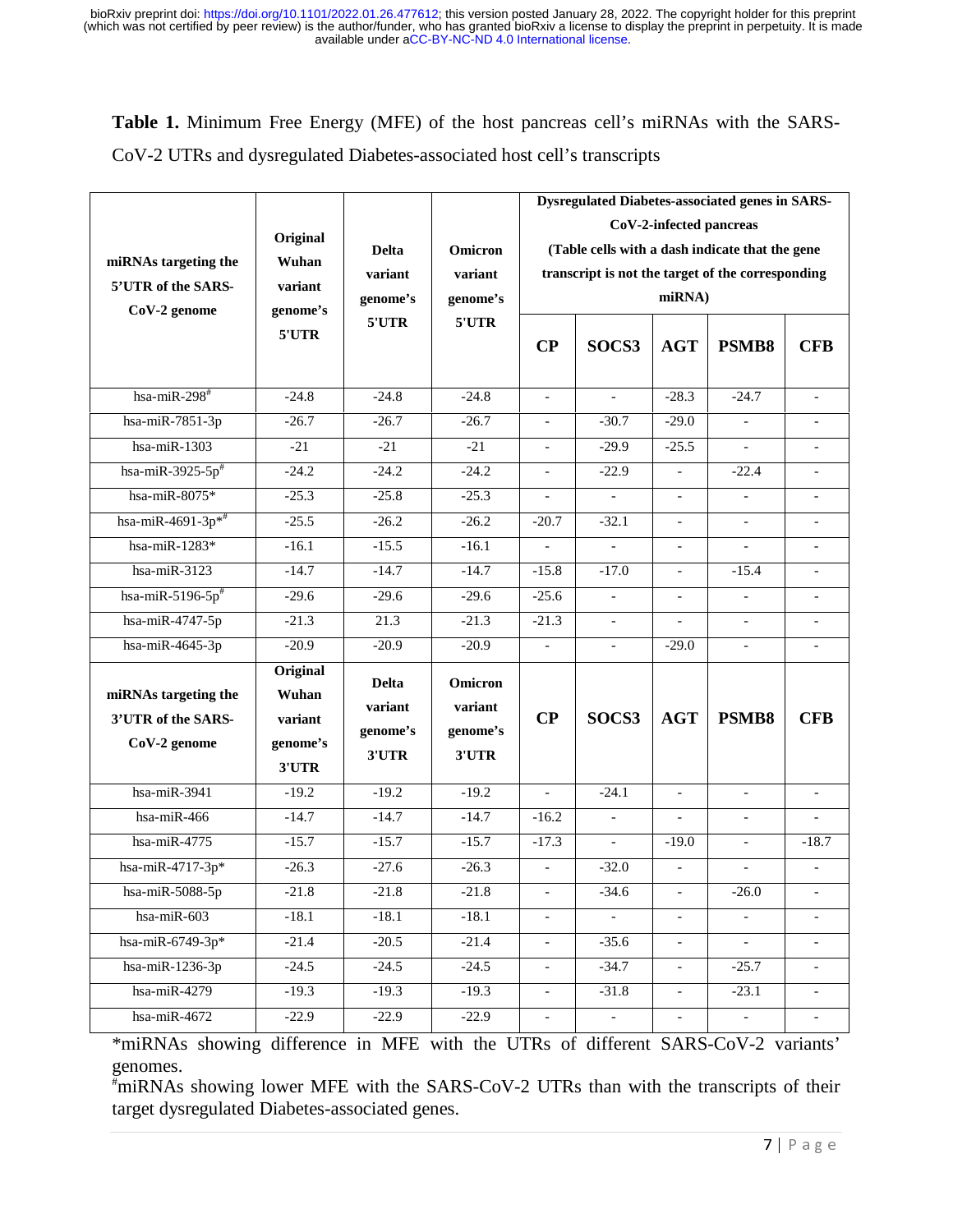# **Declaration of competing interest**

The authors declare that there are no conflicts of interest with the contents of this article.

# **Author contributions statement**

R.M conceived and supervised the study. B. performed literature survey, bioinformatic analysis, and prepared the illustrations; B. and R.M wrote the manuscript. E.P contributed in the analysis and manuscript editing. All the authors approved the final version of the manuscript before submission.

#### **Acknowledgments**

Bhavya is supported with a Junior Research Fellowship from the Indian Council of Medical Research (*ICMR*), Government of India, and New Delhi. Research facility support to R.M from the IoE, Banaras Hindu University is also gratefully acknowledged.